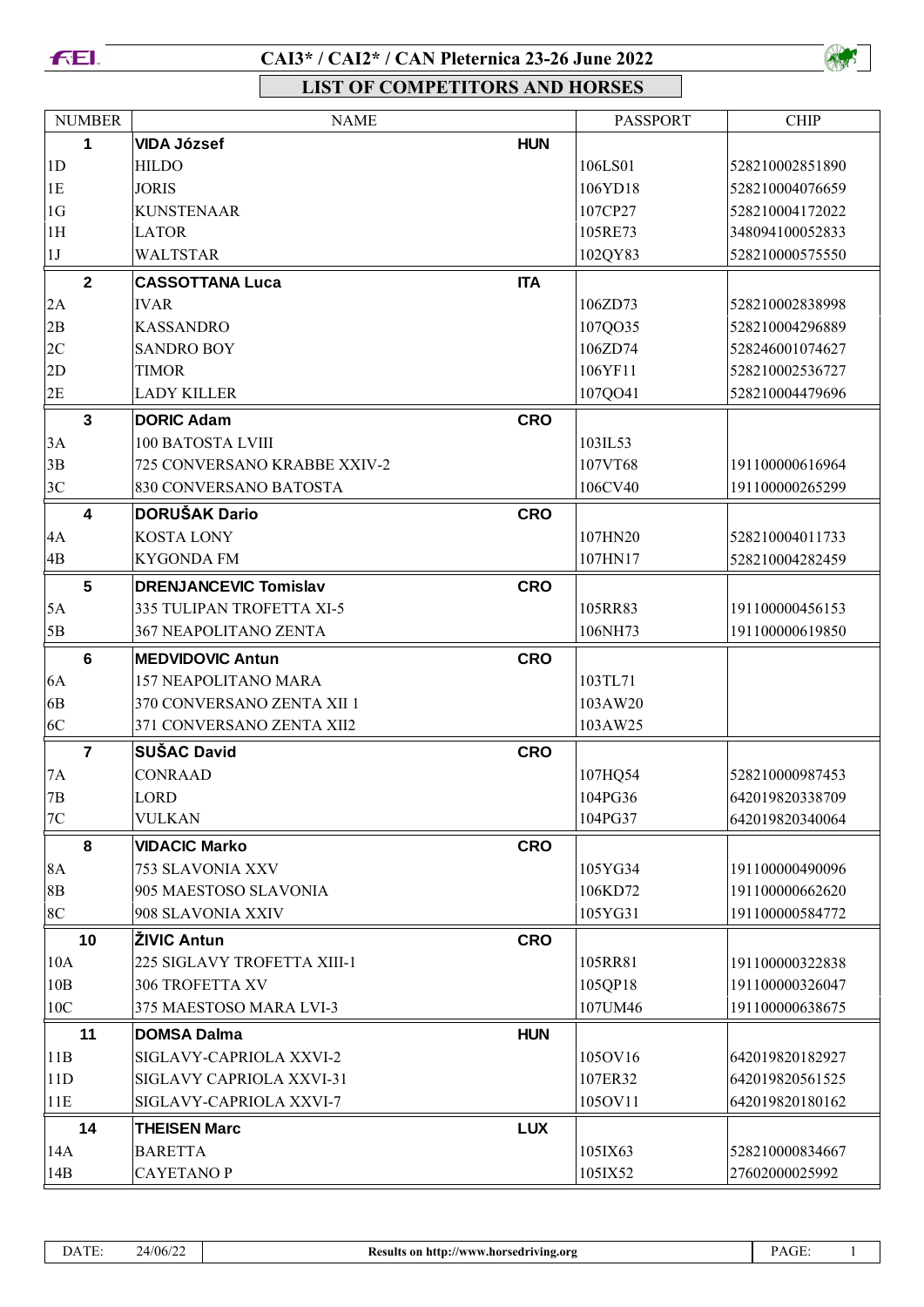

## **CAI3\* / CAI2\* / CAN Pleternica 23-26 June 2022**



**LIST OF COMPETITORS AND HORSES**

| <b>NUMBER</b> | <b>NAME</b>                                              |            | <b>PASSPORT</b>    | <b>CHIP</b>                        |
|---------------|----------------------------------------------------------|------------|--------------------|------------------------------------|
| 15            | <b>TAVCAR Miha</b>                                       | <b>SLO</b> |                    |                                    |
| 15A           | 29 CONVERSANO KRABBE XXV-4                               |            | 107HH82            | 191100000611436                    |
| 15B           | 32 CONVERSANO TROFETTA XIV-2                             |            | 107UG64            | 191100000614037                    |
| 15C           | 639 CONVERSANO CAPRA IV                                  |            | 104UC54            | 705100000072580                    |
| 16            | <b>TURK Klemen</b>                                       | <b>SLO</b> |                    |                                    |
| 16A           | 502 CONVERSANO ALLEGRA VIII                              |            | 104KD37            | 705230000145972                    |
| 16B           | CONVERSANO ALLEGRA                                       |            | 103SV37            |                                    |
| 17            | <b>DJURDJEVIC Milan</b>                                  | <b>SRB</b> |                    |                                    |
| 17A           | <b>EMBORA V.</b>                                         |            | 105RU50            | 528210002380964                    |
| 17B           | <b>JUNO</b>                                              |            | 106YD35            | 528210004010349                    |
| 18            | <b>KUN Andrea</b>                                        | <b>HUN</b> |                    |                                    |
| 18A           | <b>FIRMINUS</b>                                          |            | 105CW60            | 528210002426171                    |
| 19            | <b>CIVIDINI Cristiano</b>                                | <b>ITA</b> |                    |                                    |
| 19A           | <b>GLADIADOR DEL EQUISPORT</b>                           |            | 107KS30            | 941000012762699                    |
| 21            | <b>BERNDL Leslie</b>                                     | <b>USA</b> |                    |                                    |
| 21A           | <b>IMPRESSIVE</b>                                        |            | 106EA31            | 933000120134834                    |
| 23            | <b>FEICHTINGER Franz</b>                                 | <b>AUT</b> |                    |                                    |
| 23A           | LUPINENHOF'S GOLDEN AAYAN                                |            | 107GJ72            | 276093400558655                    |
| 24            | <b>JUHÁSZ Bertold</b>                                    | <b>HUN</b> |                    |                                    |
| 24A           | <b>BENIAMIN</b>                                          |            | 105RD19            | 233098100033481                    |
| 25            | <b>JUHÁSZ Bertold</b>                                    | <b>HUN</b> |                    |                                    |
| 25A           | <b>NIKO</b>                                              |            | 107HV88            | 900200000404064                    |
| 26            | <b>FARKAS Fanni</b>                                      | <b>HUN</b> |                    |                                    |
| 26A           | <b>FLORIAN</b>                                           |            | 106ZM02            | 528210002304994                    |
| 27            | <b>JÁMBOR Blanka Ágnes</b>                               | <b>HUN</b> |                    |                                    |
| 27A           | ABBEYFIELD THE GLADIATOR                                 |            | 103SA63            |                                    |
|               |                                                          | <b>HUN</b> |                    |                                    |
| 28<br>28A     | <b>JÁMBOR Blanka Ágnes</b><br><b>LARIENHOF'S MEMPHIS</b> |            | 107TP11            | 528210004110611                    |
|               |                                                          |            |                    |                                    |
| 29            | <b>RANZETTI BRICCHETTI Giuli</b>                         | <b>ITA</b> |                    |                                    |
| 29A           | <b>STARWIN'S FENDT</b>                                   |            | 106JX93            | 528210004083439                    |
| 30            | <b>JUHÁSZ Péter</b>                                      | <b>HUN</b> |                    |                                    |
| 30A<br>30B    | <b>EURO</b><br><b>TURBO</b>                              |            | 107HV58<br>107HV72 | 348094100122651<br>348097200003469 |
| 30C           | <b>ZSOLDOS</b>                                           |            | 107HV30            | 348097200003465                    |
| 31            | <b>LORINCZ Eszter</b>                                    | <b>HUN</b> |                    |                                    |
| 31A           | YSSELVLIEDTS SONGWRITER                                  |            | 107HE58            | 528210004256618                    |
| 32            | <b>ASZÓDI Richárd</b>                                    |            |                    |                                    |
| 32A           | <b>MAURITS</b>                                           | <b>HUN</b> | 106LC43            | 528210000547726                    |
| 32B           | PETI                                                     |            | 103YK71            | 348094100062020                    |
| 33            | <b>PALKOVICS Dávid</b>                                   | <b>HUN</b> |                    |                                    |
| 33A           | <b>CSIBESZ</b>                                           |            | 105OP92            | 348094100111436                    |
| 33B           | <b>NEGRO</b>                                             |            | 103YV35            | 348094100061621                    |
| 34            | <b>DRAHANOVSZKI Vilmos</b>                               | <b>HUN</b> |                    |                                    |
| 34A           | <b>FAVORY DEMON</b>                                      |            | 107KC35            | 348094100123063                    |
|               |                                                          |            |                    |                                    |